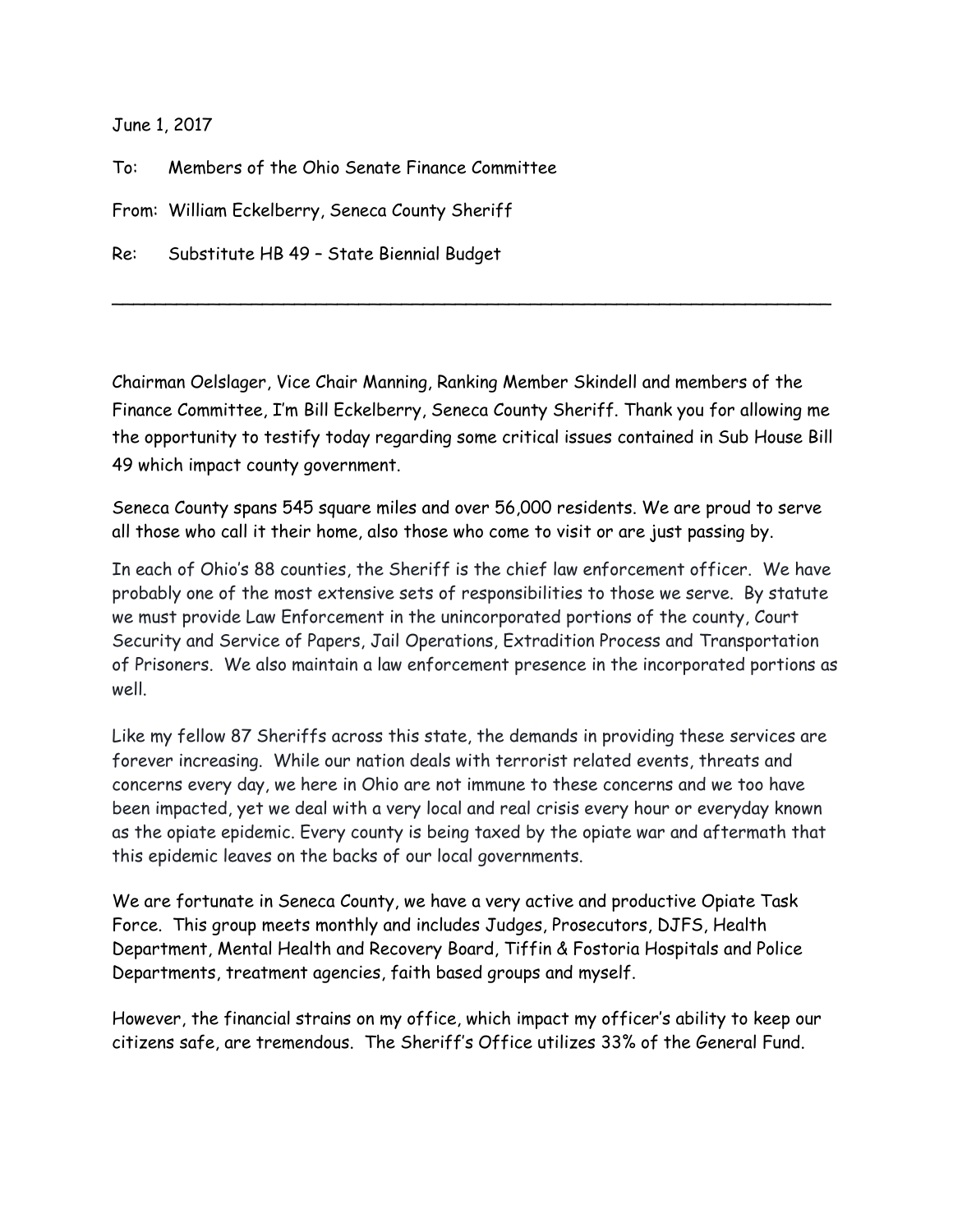I anticipate the Sheriff's Office financial needs for 2018 will exceed this year's request, and while we have the Opiate Task Force, the predictions are that we are not out of the storm on this epidemic yet, and when we are, what will the next one be?

Over the last two years the Sheriff's Office assisted in transportation to and from treatment for both mental health and substance use disorders. Through collaboration with the treatment providers and the judicial system we were able to assist over **118** individuals struggling with addictions. Most of these individuals were able to receive Medication Assisted Treatment while still incarcerated. The recidivism rate is significantly lower for individuals receiving Medication Assisted Treatment while still incarcerated. **80%** have not been re-arrested and we consider access to treatment and re-entry services in the county jail as the significant factor. Unfortunately all these great services are putting a big burden on my budget, including transportation, overtime, and other administrative costs.

The county jail is the detox facility for Seneca County! There is no other detox facility in Seneca County. Over the last two years we had to prepare our staff to be equipped with the necessary skills to handle individuals going through withdraw from opiates or a Mental Health Crisis. Our cost continues to rise due to these addition and behavioral health needs in our community. Reducing our budget could eliminate the assistance we currently offer to individuals struggling with addictions and mental illness.

On the county level, safety services aren't usually the first cuts made, but how can those carrying the fiduciary responsibilities for the county prepare when every budget cycle the State funding streams are creatively cut again.

We can fight the local war on opiates, or whatever the next epidemic will be, but as an extension of the services of this great state, we shouldn't have to be at battle to expect consistency in the taxpayers' dollars that are to provide services for all citizens. Replacing the revenue lost from the elimination of the sales tax on Medicaid managed care services is a critical component impacting our counties' ability to maintain revenue stability. The projected loss of 8.4% of Seneca County's Sales Tax Revenue (over \$700,000) will weigh heavy on all County operations.

The opiate epidemic is driving my jail population to new levels and I am on the brink of needing to seriously consider a jail expansion or becoming an outbound needy facility. I also have an obligation to continue to fight crime and serve the justice system with its' increasing case load, due to the opiate epidemic. The recurring impact is very real, a high percentage of the cases heard in our local courtrooms are connected to the drug issue. We have to be able to have the manpower and services to stay a step ahead in this game and it takes the local effort to combat this problem.